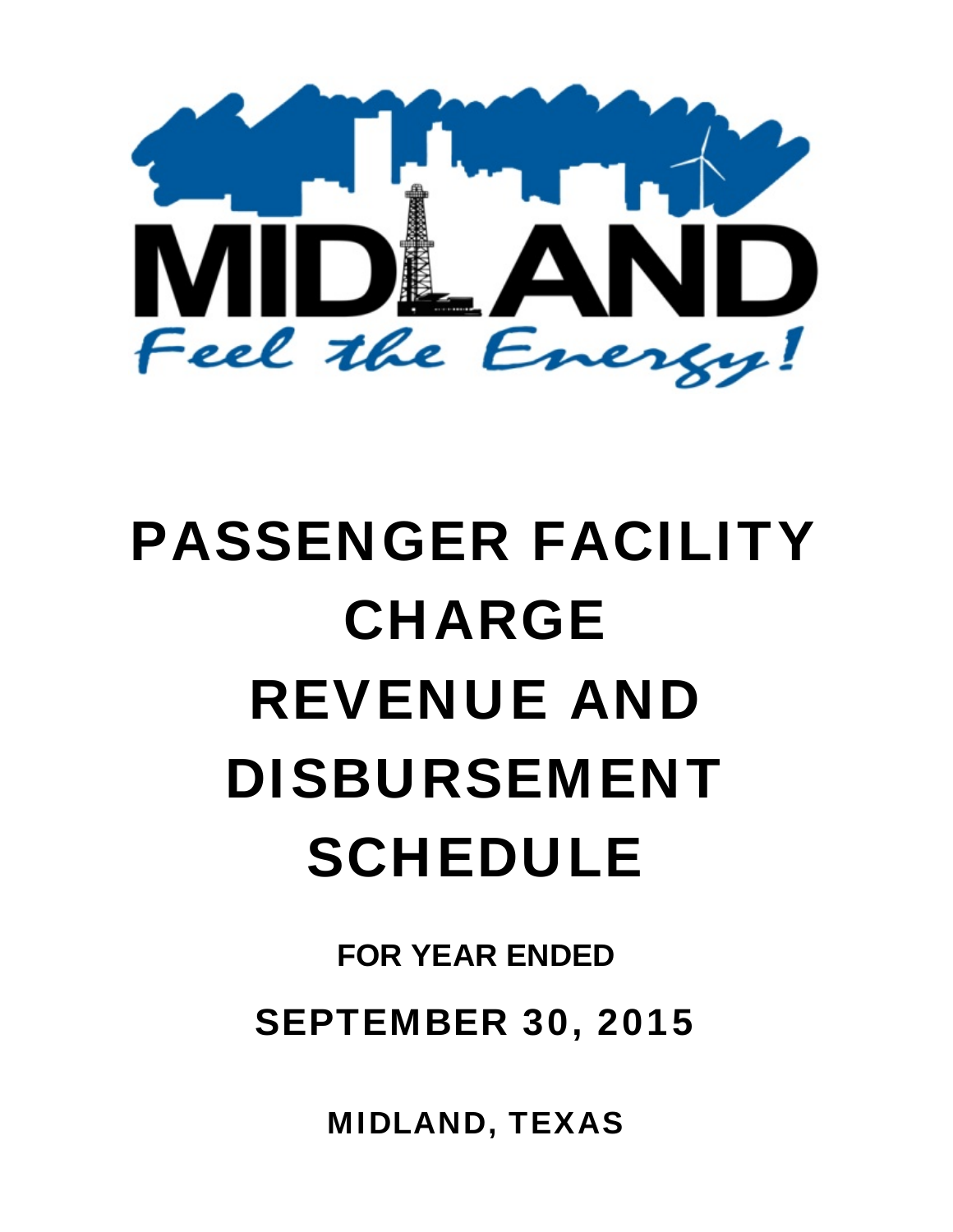## CITY OF MIDLAND, TEXAS MIDLAND INTERNATIONAL AIR AND SPACE PORT

## PASSENGER FACILITY CHARGE REVENUE AND DISBURSEMENT SCHEDULE

FISCAL YEAR ENDED SEPTEMBER 30, 2015

(With Independent Auditors' Report Thereon)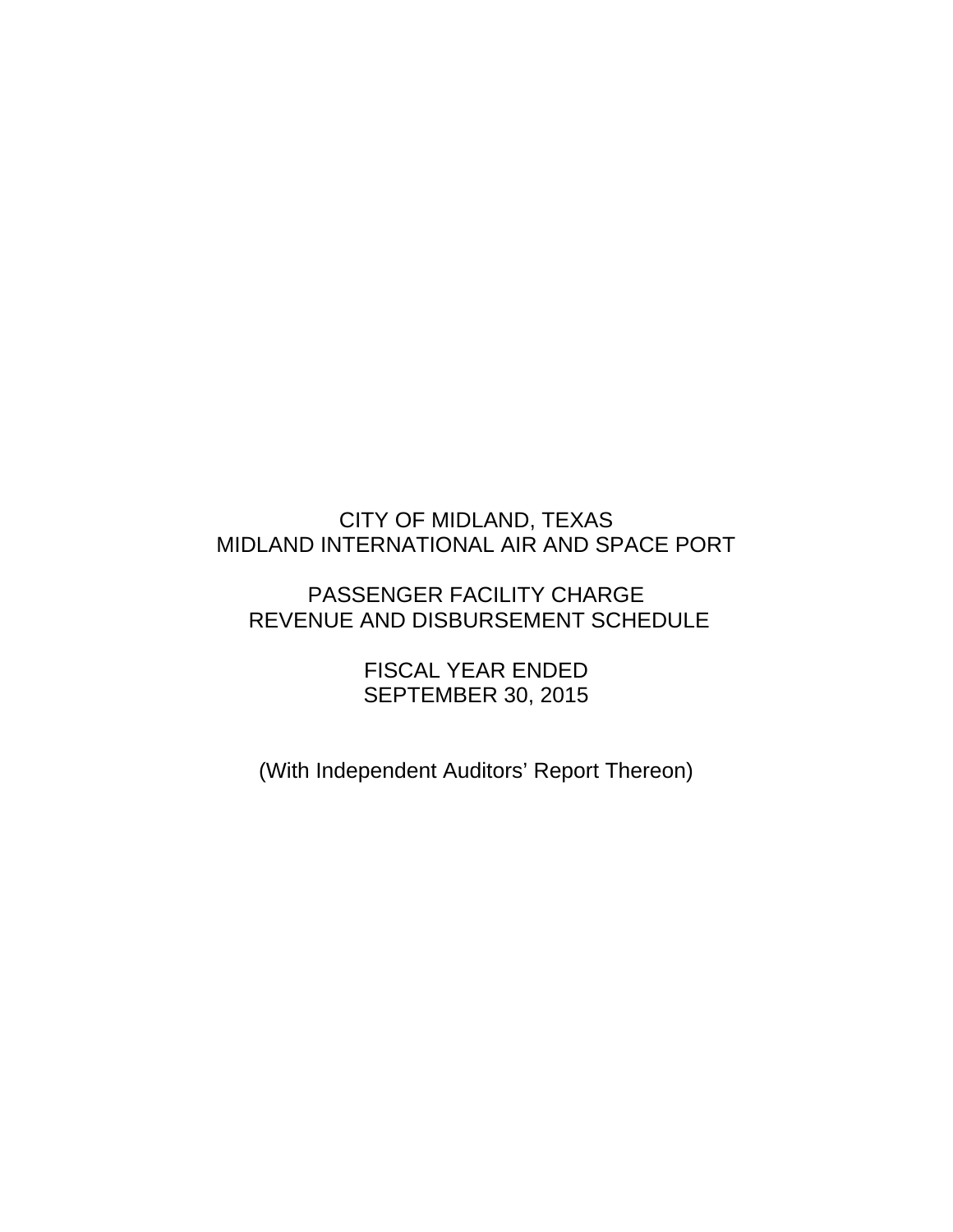## CITY OF MIDLAND, TEXAS MIDLAND INTERNATIONAL AIR AND SPACE PORT YEAR ENDED SEPTEMBER 30, 2015

## TABLE OF CONTENTS PAGE Independent Auditors' Report on Internal Control over Financial Reporting and on Compliance and Other Matters Based on an Audit of Financial Statements Performed in Accordance with *Government Auditing Standards*  1 Independent Auditors' Report on Compliance with Requirements Applicable to the Passenger Facility Charge Program and on Internal Control over Compliance in Accordance with the Passenger Facility Charge Program Audit Guide and on the Passenger Facility Charge Revenue and Disbursements Schedule 3 Passenger Facility Charge Revenue and Disbursement Schedule 5 Notes to Passenger Facility Charge Revenue and Disbursement **Schedule** 6 Passenger Facility Charge Audit Summary **7** and 12 and 13 and 13 and 13 and 13 and 13 and 13 and 13 and 13 and 13 and 13 and 13 and 13 and 13 and 13 and 13 and 13 and 13 and 13 and 13 and 13 and 13 and 13 and 13 and 13 and Summary of Findings and Questioned Costs **8** 8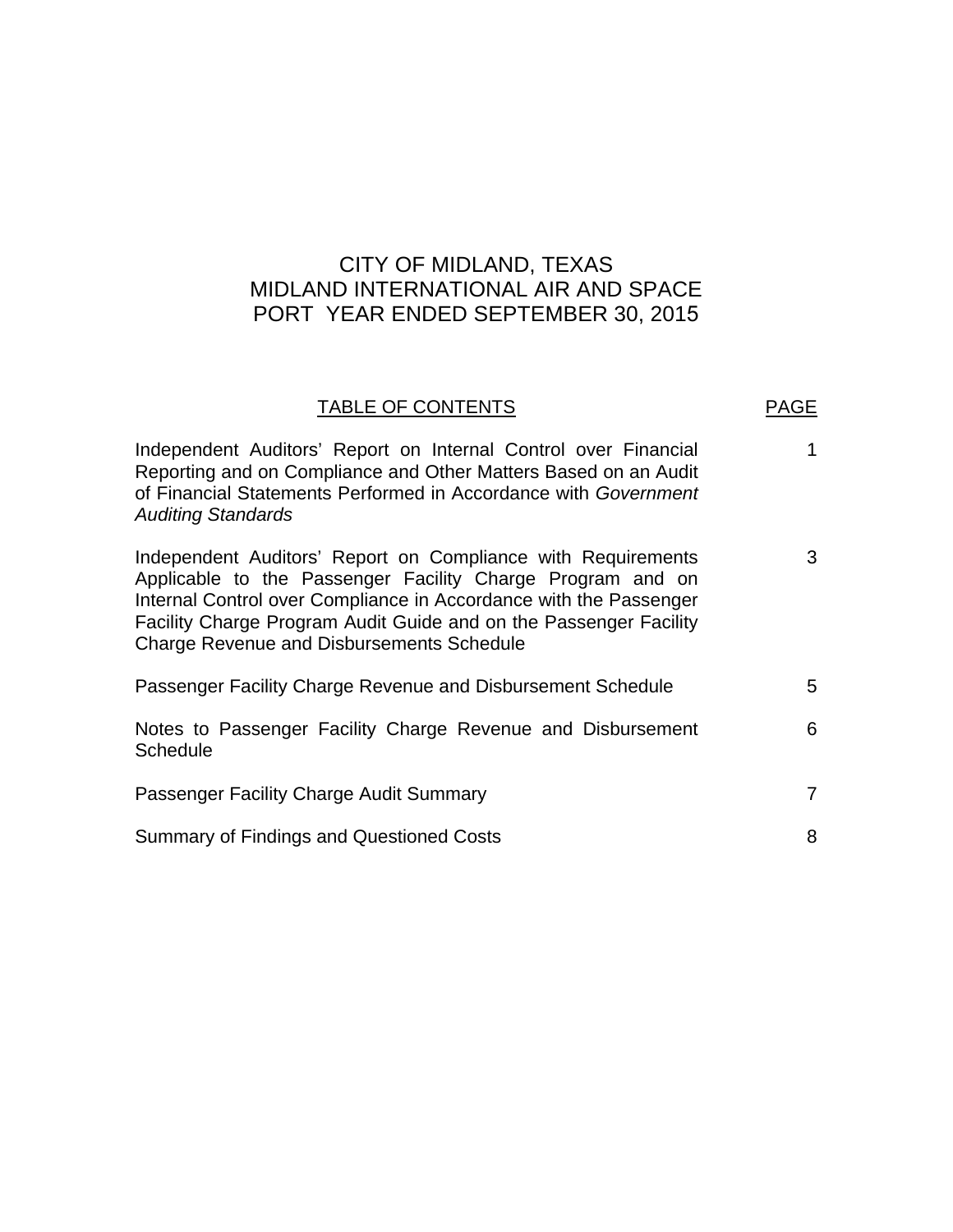

**KPMG LLP** Two Park Square, Suite 700 6565 Americas Parkway, N.E. Albuquerque, NM 87110-8179

#### **Independent Auditors' Report on Internal Control over Financial Reporting and on Compliance and Other Matters Based on an Audit of Financial Statements Performed in Accordance With**  *Government Auditing Standards*

The Honorable Mayor, City Council, and City Manager The City of Midland, Texas:

We have audited, in accordance with the auditing standards generally accepted in the United States of America and the standards applicable to financial audits contained in *Government Auditing Standards*, issued by the Comptroller General of the United States, the financial statements of the governmental activities, the business-type activities, the aggregate discretely presented component units, each major fund, and the aggregate remaining fund information of the City of Midland (the City) as of and for the year ended September 30, 2015, and the related notes to the financial statements, which collectively comprise the City's basic financial statements, and have issued our report thereon dated March 30, 2016. We have separately audited the financial statements of the Midland Development Corporation (MDC), the Midland Football/Soccer and Baseball Complex Development Corporation (SCDC), and the Midland Spaceport Development Corporation (Spaceport) for the year ended September 30, 2015, which represent all of the assets, net position, and revenue of the aggregate discretely presented component units and have issued our Independent Auditors' Report on Internal Control over Financial Reporting and on Compliance and Other Matters Based on an Audit of Financial Statements Performed in Accordance with *Government Auditing Standards* thereon dated March 30, 2016.

#### **Internal Control over Financial Reporting**

In planning and performing our audit of the basic financial statements, we considered the City's internal control over financial reporting (internal control) to determine the audit procedures that are appropriate in the circumstances for the purpose of expressing our opinion on the basic financial statements, but not for the purpose of expressing an opinion on the effectiveness of the City's internal control. Accordingly, we do not express an opinion on the effectiveness of the City's internal control.

A deficiency in internal control exists when the design or operation of a control does not allow management or employees, in the normal course of performing their assigned functions, to prevent, or detect and correct, misstatements on a timely basis. A material weakness is a deficiency, or combination of deficiencies, in internal control, such that there is a reasonable possibility that a material misstatement of the entity's financial statements will not be prevented, or detected and corrected, on a timely basis. A significant deficiency is a deficiency, or a combination of deficiencies, in internal control that is less severe than a material weakness, yet important enough to merit attention by those charged with governance.

> KPMG LLP is a Delaware limited liability partnership, the U.S. member firm of KPMG International Cooperative ("KPMG International"), a Swiss entity.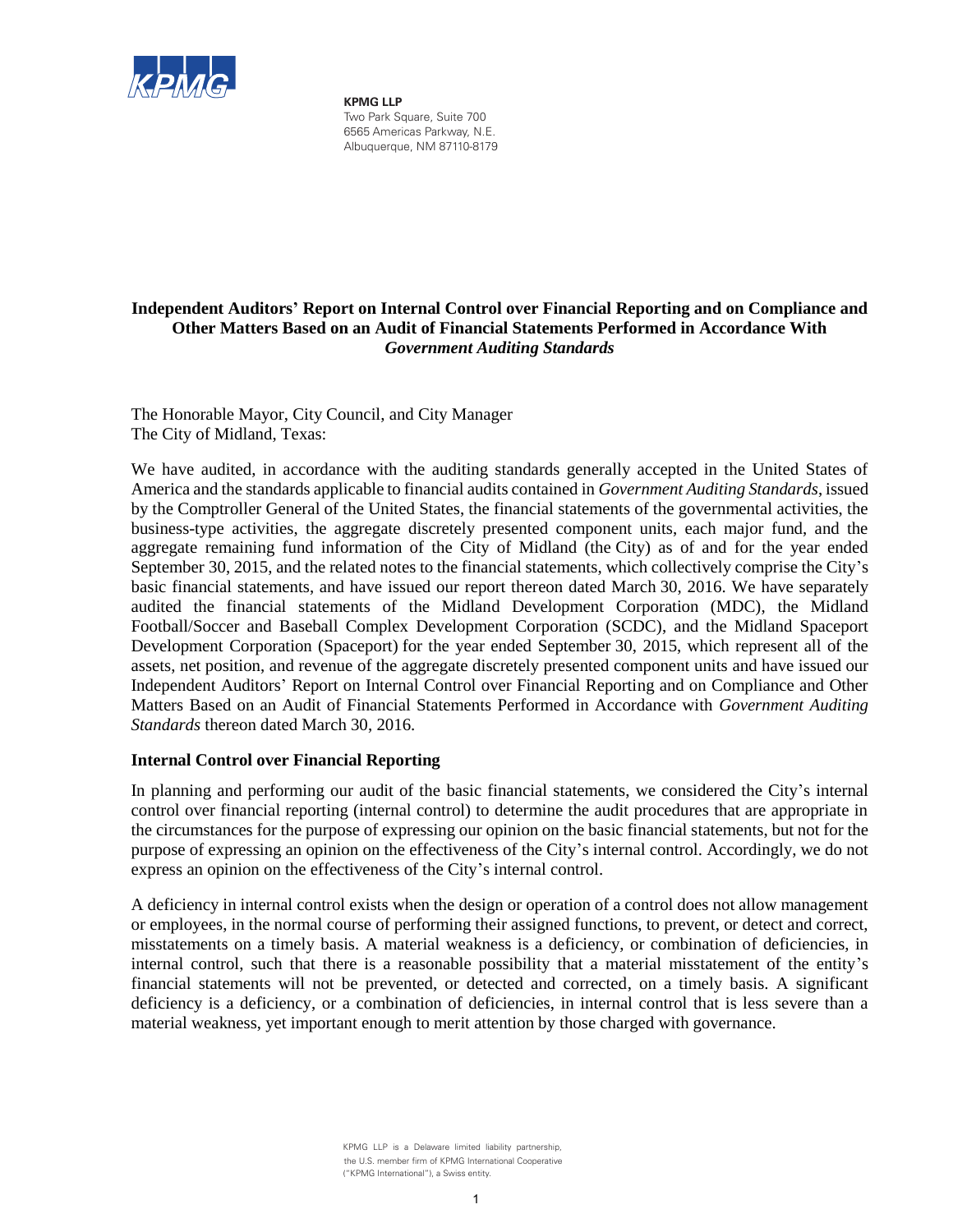

Our consideration of internal control was for the limited purpose described in the first paragraph of this section and was not designed to identify all deficiencies in internal control that might be material weaknesses or significant deficiencies. Given these limitations, during our audit, we did not identify any deficiencies in internal control that we consider to be material weaknesses. However, material weaknesses may exist that have not been identified.

#### **Compliance and Other Matters**

As part of obtaining reasonable assurance about whether the City's basic financial statements are free from material misstatement, we performed tests of its compliance with certain provisions of laws, regulations, contracts, and grant agreements, noncompliance with which could have a direct and material effect on the determination of financial statement amounts. However, providing an opinion on compliance with those provisions was not an objective of our audit, and accordingly, we do not express such an opinion. The results of our tests disclosed no instances of noncompliance or other matters that are required to be reported under *Government Auditing Standards*.

#### **Purpose of This Report**

The purpose of this report is solely to describe the scope of our testing of internal control and compliance and the results of that testing, and not to provide an opinion on the effectiveness of the City's internal control or on compliance. This report is an integral part of an audit performed in accordance with *Government Auditing Standards* in considering the City's internal control and compliance. Accordingly, this communication is not suitable for any other purpose.

KPMG LLP

Albuquerque, New Mexico March 30, 2016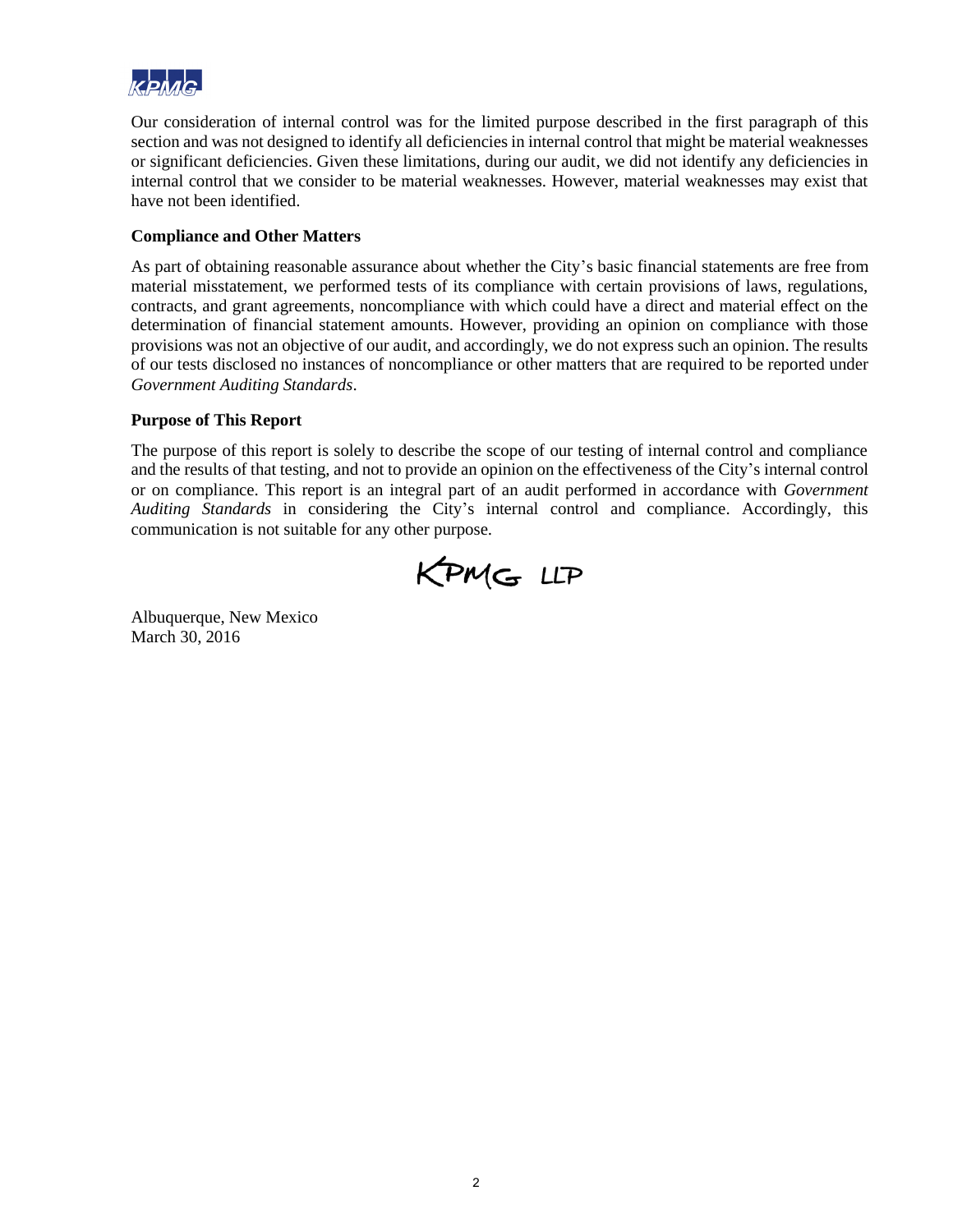

**KPMG LLP** Two Park Square, Suite 700 6565 Americas Parkway, N.E. Albuquerque, NM 87110-8179

**Independent Auditors' Report on Compliance with Requirements Applicable to the Passenger Facility Charge Program and on Internal Control over Compliance in Accordance with the Passenger Facility Charge Program Audit Guide and on the Passenger Facility Charge Revenue and Disbursement Schedule** 

The Honorable Mayor, City Council, and City Manager City of Midland, Texas:

#### **Report on Compliance**

We have audited the compliance of the City of Midland, Texas (the City) with compliance requirements described in the *Passenger Facility Charge Audit Guide for Public Agencies* (Guide), issued by the Federal Aviation Administration, for its Passenger Facility Charge (PFC) Program for the year ended September 30, 2015.

#### *Management's Responsibility*

Management is responsible for compliance with the requirements of laws, regulations, contracts, and grants applicable to the PFC Program.

#### *Auditors' Responsibility*

Our responsibility is to express an opinion on the City's compliance based on our audit of the types of compliance requirements referred to above. We conducted our audit of compliance in accordance with auditing standards generally accepted in the United States of America; the standards applicable to financial audits contained in *Government Auditing Standards*, issued by the Comptroller General of the United States; and the Guide. Those standards and the Guide require that we plan and perform the audit to obtain reasonable assurance about whether noncompliance with the types of compliance requirements referred to above that could have a direct and material effect on the PFC program occurred. An audit includes examining, on a test basis, evidence about the City's compliance with those requirements and performing such other procedures as we considered necessary in the circumstances.

We believe that our audit provides a reasonable basis for our opinion on compliance for the PFC program. However, our audit does not provide a legal determination of the City's compliance.

#### *Opinion*

In our opinion, the City of Midland, Texas complied, in all material respects, with the types of compliance requirements referred to above that could have a direct and material effect on the PFC program for the year ended September 30, 2015.

#### **Report on Internal Control over Compliance**

Management of the City is responsible for establishing and maintaining effective internal control over compliance with the types of compliance requirements referred to above. In planning and performing our audit of compliance, we considered the City's internal control over compliance with the types of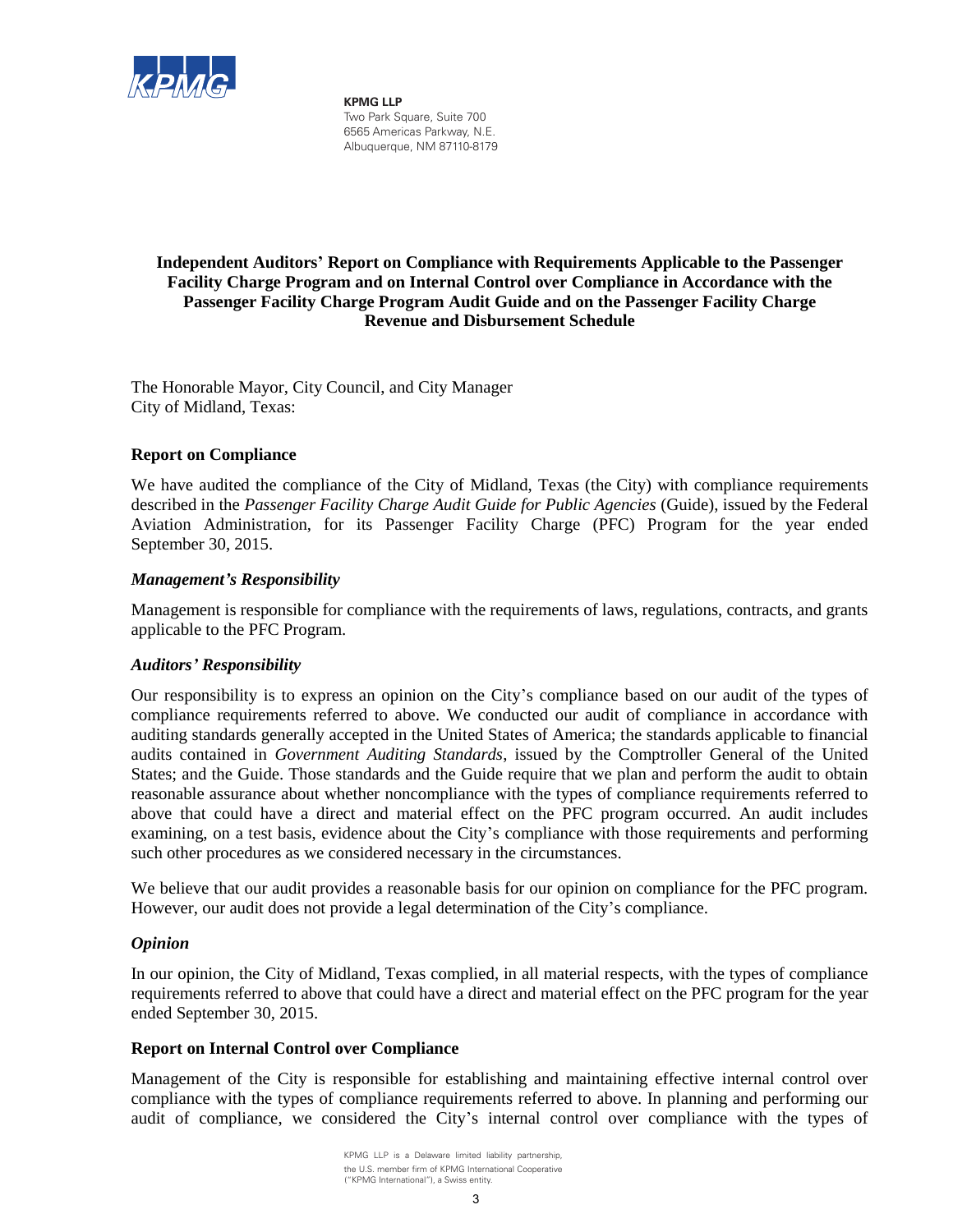

requirements that could have a direct and material effect on the PFC program to determine the auditing procedures that are appropriate in the circumstances for the purpose of expressing an opinion on compliance for the PFC program and to test and report on internal control over compliance in accordance with the Guide, but not for the purpose of expressing an opinion on the effectiveness of internal control over compliance. Accordingly, we do not express an opinion on the effectiveness of the City's internal control over compliance.

A deficiency in internal control over compliance exists when the design or operation of a control over compliance does not allow management or employees, in the normal course of performing their assigned functions, to prevent, or detect and correct, noncompliance with a type of compliance requirement of the PFC program on a timely basis. A material weakness in internal control over compliance is a deficiency, or combination of deficiencies, in internal control over compliance, such that there is a reasonable possibility that material noncompliance with a type of compliance requirement of the PFC program will not be prevented, or detected and corrected, on a timely basis. A significant deficiency in internal control over compliance is a deficiency, or a combination of deficiencies, in internal control over compliance with a type of compliance requirement of the PFC program that is less severe than a material weakness in internal control over compliance, yet important enough to merit attention by those charged with governance.

Our consideration of internal control over compliance was for the limited purpose described in the first paragraph of this section and was not designed to identify all deficiencies in internal control over compliance that might be material weaknesses or significant deficiencies. We did not identify any deficiencies in internal control over compliance that we consider to be material weaknesses. However, material weaknesses may exist that have not been identified.

The purpose of this report on internal control over compliance is solely to describe the scope of our testing of internal control over compliance and the results of that testing based on the requirements of the Guide. Accordingly, this report is not suitable for any other purpose.

#### **Passenger Facility Charge Revenue and Disbursement Schedule**

We have audited the financial statements of governmental activities, the business-type activities, the aggregate discretely presented component units, each major fund, and the aggregate remaining fund information of the City as of and for the year ended September 30, 2015, and have issued our report thereon dated March 30, 2016, which contained an unmodified opinion on those financial statements. Our audit was conducted for the purpose of forming an opinion on the financial statements as a whole. The accompanying Passenger Facility Charge Revenue and Disbursement Schedule is presented for purposes of additional analysis as required by the Guide and is not a required part of the financial statements. Such information is the responsibility of management and was derived from and relates directly to the underlying accounting and other records used to prepare the financial statements. The information has been subjected to the auditing procedures applied in the audit of the financial statements and certain additional procedures, including comparing and reconciling such information directly to the underlying accounting and other records used to prepare the financial statements or to the financial statements themselves, and other additional procedures in accordance with auditing standards generally accepted in the United States of America. In our opinion, the Passenger Facility Charge Revenue and Disbursement Schedule is fairly stated in all material respects in relation to the financial statements as a whole.

KPMG LLP

June 15, 2016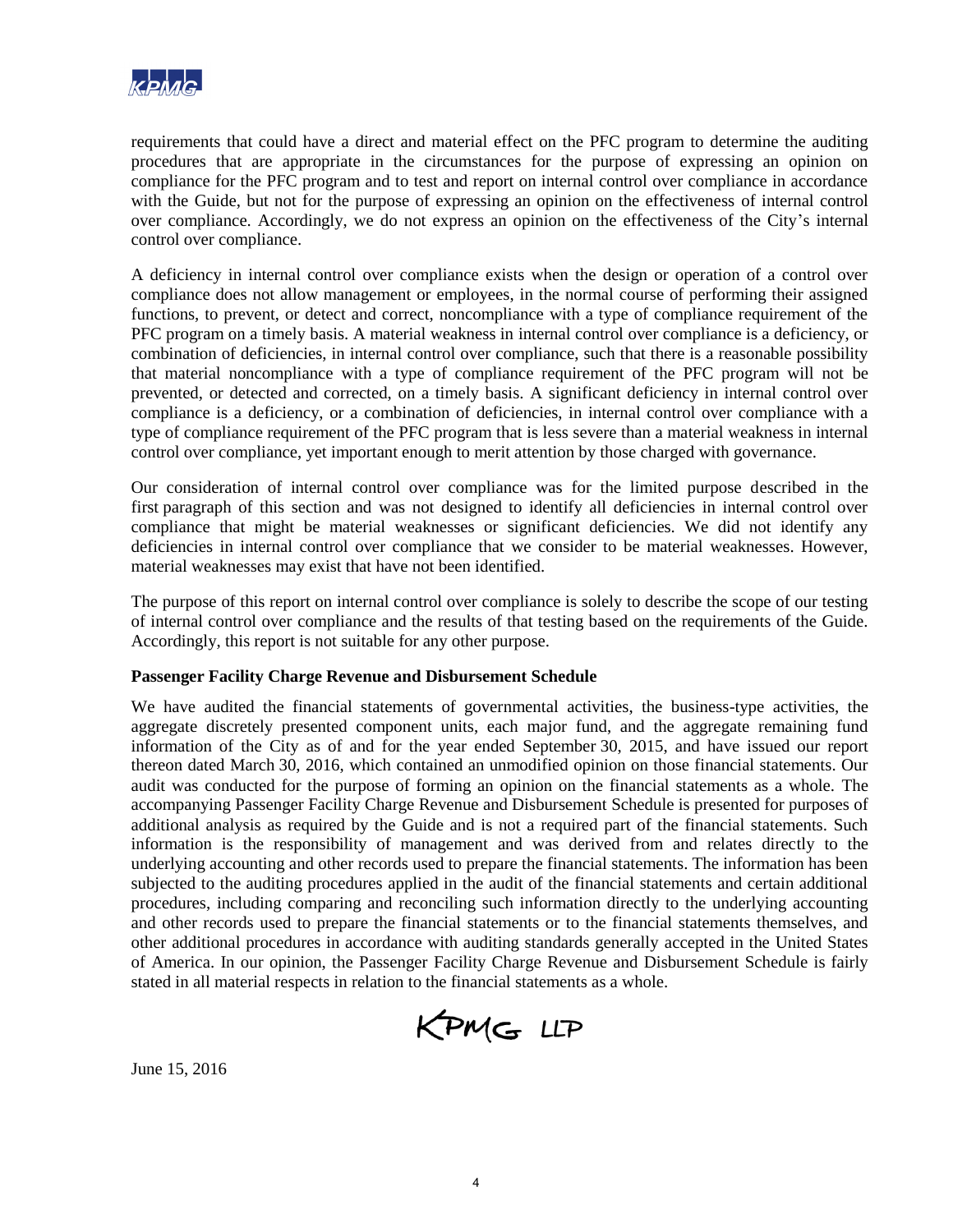#### **Midland International Air and Space Port City of Midland, Texas FY - 15**

|                                                   |    |                                      |                |                                | 10/1/14-9/30/15          |    |                                |                                 |                          |                              |    |                        |
|---------------------------------------------------|----|--------------------------------------|----------------|--------------------------------|--------------------------|----|--------------------------------|---------------------------------|--------------------------|------------------------------|----|------------------------|
|                                                   |    | <b>FY-14</b><br><b>Program Total</b> |                | Quarter 1<br>Oct. - Dec.       | Quarter 2<br>Jan. - Mar. |    | Quarter 3<br>Apr. - Jun.       | <b>Quarter 4</b><br>Jul. - Sep. |                          | <b>FY-15</b><br><b>Total</b> |    | FY-15<br>Program Total |
| Revenue                                           |    |                                      |                |                                |                          |    |                                |                                 |                          |                              |    |                        |
| Collections                                       | \$ | 34,582,974 \$                        |                | 412,035                        | 495,260 \$               |    | 644,518 \$                     | 410,610 \$                      |                          | 1,962,423 \$                 |    | 36,545,397             |
| Interest                                          | \$ | 2,567,199                            | -\$            | 11,373                         | 10,282 \$                |    | $(825)$ \$                     | 12,426 \$                       |                          | 33,256 \$                    |    | 2,600,455              |
| <b>Total Revenue</b>                              | \$ | 37,150,173 \$                        |                | 423,408 \$                     | 505,542 \$               |    | $643,693$ \$                   | 423,036 \$                      |                          | $1,995,679$ \$               |    | 39,145,852             |
| Disbursements                                     |    |                                      |                |                                |                          |    |                                |                                 |                          |                              |    |                        |
| App 94-02                                         |    |                                      |                |                                |                          |    |                                |                                 |                          |                              |    |                        |
| Proj. 2-1 - Rehab. RW 4-22                        | \$ | 119,012 \$                           |                | \$                             |                          | \$ | \$                             |                                 |                          | \$<br>\$                     |    | 119,012                |
| Proj. 2-2 - Rehab. RW 16L-34R                     | \$ | 79,340                               | \$             | \$                             | $\blacksquare$           | \$ | \$<br>$\overline{a}$           |                                 | $\overline{\phantom{a}}$ | \$<br>\$<br>$\blacksquare$   |    | 79,340                 |
| Proj. 2-3 - Rehab. Airf. Taxiways                 | \$ | 223,673                              | -\$            | \$<br>$\overline{\phantom{a}}$ | $\sim$                   | \$ | \$<br>$\overline{\phantom{a}}$ |                                 | $\blacksquare$           | \$<br>\$<br>$\blacksquare$   |    | 223,673                |
| Proj. 2-4 - Const. New Terminal                   | \$ | 28,647,840                           | \$             | \$<br>294,360                  | 294,360                  | \$ | 294,360<br>\$                  | 294,360                         |                          | \$<br>1,177,440 \$           |    | 29,825,280             |
| Total App - 02                                    | \$ | 29,069,865 \$                        |                | 294,360 \$                     | 294,360 \$               |    | 294,360 \$                     | $294,360$ \$                    |                          | 1,177,440 \$                 |    | 30,247,305             |
| App 01-04                                         |    |                                      |                |                                |                          |    |                                |                                 |                          |                              |    |                        |
| Proj. 4-1 - Recon. N. Apron & Drn.                | \$ | 364,099                              | \$             | \$                             |                          | \$ |                                | \$                              |                          | \$                           | \$ | 364,099                |
| Proj. 4-2 - Rehab. RW & Txwy.                     | \$ | 60,187                               | \$             | \$                             |                          | Ŝ  |                                | \$                              |                          | \$                           | \$ | 60,187                 |
| Proj. 4-3 - Reloc. & Recon Txwy. Z                | \$ | 213,215                              | \$             | \$                             |                          | S  |                                | \$                              |                          | \$                           | \$ | 213,215                |
| Proj. 4-4 - Replace ARFF Facility                 | \$ | 190,000                              | \$             | \$                             |                          | S  |                                | \$                              |                          | \$                           | \$ | 190,000                |
| Proj. 4-5 - Recon. Txwy C,H,P Intr.               | \$ | 109,988                              | \$             | \$                             |                          | \$ |                                | \$                              |                          | \$                           | \$ | 109,988                |
| Proj. 4-6 - Recon. S. Apron                       | \$ | 378,432                              | \$             | \$                             |                          | \$ |                                | \$                              | ÷.                       | \$<br>$\blacksquare$         | \$ | 378,432                |
| Proj. 4-7 - Acquire 2 ARFF Veh.                   | \$ | 80,000                               | \$             | \$                             |                          |    |                                | \$                              |                          |                              | S  | 80,000                 |
| Total App - 04                                    | \$ | 1,395,921                            | \$             | \$                             |                          | Ŝ  |                                | \$                              |                          | \$                           | \$ | 1,395,921              |
| App 07-05                                         |    |                                      |                |                                |                          |    |                                |                                 |                          |                              |    |                        |
| Proj. 5-1 - PFC Admin. Fee                        | \$ | 24,947 \$                            |                | \$                             |                          | \$ | \$                             | 25,053 \$                       |                          | 25,053 \$                    |    | 50,000                 |
| Proj. 5-2 - 10/28 Shoulder                        | \$ | 108,702 \$                           |                | \$                             |                          | \$ | \$                             |                                 |                          | \$<br>\$<br>÷.               |    | 108,702                |
| Proj. 5-3 - Repl. FIDS/BIDS                       | \$ | 27,815                               | $$\mathbb{S}$$ | \$                             | £.                       |    | \$                             |                                 |                          | \$<br>\$<br>÷.               |    | 27,815                 |
| Proj. 5-4 - Swpr. Snow Rem. Veh.                  | \$ | 36,596 \$                            |                | \$                             |                          |    | \$                             |                                 | ä,                       | \$<br>\$<br>÷.               |    | 36,596                 |
| Proj. 5-5 - Airp. Master Drng. Plan               | S  | 3,750                                | \$             | \$                             |                          | £. | S                              |                                 |                          | \$<br>\$<br>$\overline{a}$   |    | 3,750                  |
| Proj. 5-6 - Rehab. RW 16R/34L                     | \$ | 227,731                              | \$             | \$                             |                          | £. | Ŝ                              |                                 |                          | \$<br>\$                     |    | 227,731                |
| Proj. 5-7 - Rehab. RW 10/28                       | S  | 184,490                              | \$             |                                |                          | \$ | Ŝ                              |                                 |                          | \$<br>\$                     |    | 184,490                |
| Proj. 5-8 - Swpr. Snow Rem. Eq.                   | \$ |                                      | \$             | \$                             |                          | \$ | Ŝ                              |                                 |                          | \$<br>\$<br>$\blacksquare$   |    |                        |
| Proj. 5-9 - Airf. Light/Sign                      | \$ | 82,320                               | \$             | \$                             |                          | \$ | \$<br>$\blacksquare$           |                                 |                          | \$<br>\$<br>$\blacksquare$   |    | 82,3200                |
| Proj. 5-10 - Rehab. Txwys.                        | \$ | 210,745                              | \$             | \$                             |                          | £. | \$                             |                                 |                          | \$<br>\$                     |    | 210,745                |
| Total App - 05                                    | \$ | 907,096                              | -\$            | \$                             |                          | \$ | \$<br>÷,                       | 25,053                          |                          | \$<br>$25,053$ \$            |    | 932,149                |
| App 12-06                                         |    |                                      |                |                                |                          |    |                                |                                 |                          |                              |    |                        |
| Proj. 6-1 - Terminal Rehab.                       | \$ | 186,637                              | \$             | \$                             |                          | \$ | \$                             |                                 |                          | \$<br>\$                     |    | 186,637                |
| Proj. 6-2 - Exec. Apron Recon.                    | \$ | 310,103                              | \$             | \$                             |                          | \$ | \$                             |                                 |                          | \$<br>\$                     |    | 310,103                |
| Proj. 6-3 - NW Taxilane, Emer Rdwy.               | \$ | 73,586                               | \$             | \$                             |                          | \$ | \$<br>$\blacksquare$           |                                 |                          | \$<br>\$                     |    | 73,586                 |
| Proj. 6-4 - Wildlife Hazard Asses.                | S  |                                      | \$             | \$                             |                          | \$ | \$                             |                                 |                          | \$<br>\$                     |    |                        |
| Proj. 6-5 - RW 4/22 16R/34L Reh. Design           | \$ |                                      | \$             | \$                             | £.                       |    | \$                             |                                 |                          | \$<br>\$                     |    |                        |
| Proj. 6-6 - Emer. Perimeter Rdwy, Gate Reh        | \$ | 19,500                               | \$             | \$                             |                          | \$ | \$                             |                                 |                          | \$<br>\$<br>$\blacksquare$   |    | 19,500                 |
| Proj. 6-7 - Airport Drng. Improvements            | \$ |                                      | 9              |                                |                          | £. | \$                             | 1,330,700                       |                          | \$<br>1,330,700<br>\$        |    | 1,330,700              |
| Proj. 6-8 - Ent. Road Guidance Sign Reh.          | \$ |                                      | 9              | \$                             |                          | \$ | \$                             |                                 |                          | \$<br>\$                     |    |                        |
| Proj. 6-9 - Airp. Radio Comm. Sys. Upgrade        | \$ |                                      | \$             | \$                             |                          | \$ | \$<br>$\overline{a}$           |                                 |                          | \$<br>\$                     |    |                        |
| Proj. 6-10 - Airfield Lighting Cable Repl.        | \$ | 1,366,361                            | \$             | \$                             |                          | \$ | \$                             |                                 |                          | \$<br>\$                     |    | 1,366,361              |
| Proj. 6-11 - Txwy V Apron Expansion               | \$ |                                      |                | \$                             |                          |    | Ŝ                              |                                 |                          | \$<br>\$                     |    |                        |
| Total App - 06                                    | \$ | $1,956,187$ \$                       |                | \$<br>$\overline{\phantom{0}}$ | $\blacksquare$           | \$ | \$<br>$\overline{\phantom{0}}$ | 1,330,700                       |                          | \$<br>1,330,700<br>\$        |    | 3,286,887              |
| App 14-07                                         |    |                                      |                |                                |                          |    |                                |                                 |                          |                              |    |                        |
| Proj 7-1 - Airfield Security Access Control Sy \$ |    |                                      | \$             | \$                             | 23,845                   | \$ |                                | \$                              |                          | \$<br>23,845                 | \$ | 23,845                 |
| Proj 7-2 - Aircraft Ramp Lighting System          | \$ |                                      | \$             | \$                             |                          | S  |                                | \$                              |                          | \$                           | \$ |                        |
| Proj 7-3 - Construct RW 16R Run-Up                | \$ |                                      | \$             | 879,200<br>\$                  |                          | \$ |                                | \$                              |                          | \$<br>879,200                | \$ | 879,200                |
| Proj 7-4 - Northwest Taxilane Extension           | \$ |                                      | \$             |                                |                          |    |                                | \$                              |                          | \$                           |    |                        |
| Total App - 07                                    |    |                                      |                | 879,200                        | 23,845                   |    |                                |                                 |                          | 903,045                      |    | 903,045                |
| <b>Total Disbursements</b>                        | \$ | 33,329,069                           | $\sqrt[6]{3}$  | 1,173,560 \$                   | 318,205 \$               |    | 294,360 \$                     | 1,650,113 \$                    |                          | 3,436,238 \$                 |    | 36,765,307             |
| Net PFC Revenue (rev. - disb.)                    |    |                                      | \$             | $(750, 152)$ \$                | 187,337 \$               |    | 349,333 \$                     | $(1,227,077)$ \$                |                          | (1,440,559)                  |    |                        |
| <b>PFC Account Balance</b>                        | \$ | 3,821,104 \$                         |                | 3,070,952 \$                   | 3,258,289 \$             |    | 3,607,622 \$                   | 2,380,545 \$                    |                          | 2,380,545 \$                 |    | 2,380,545              |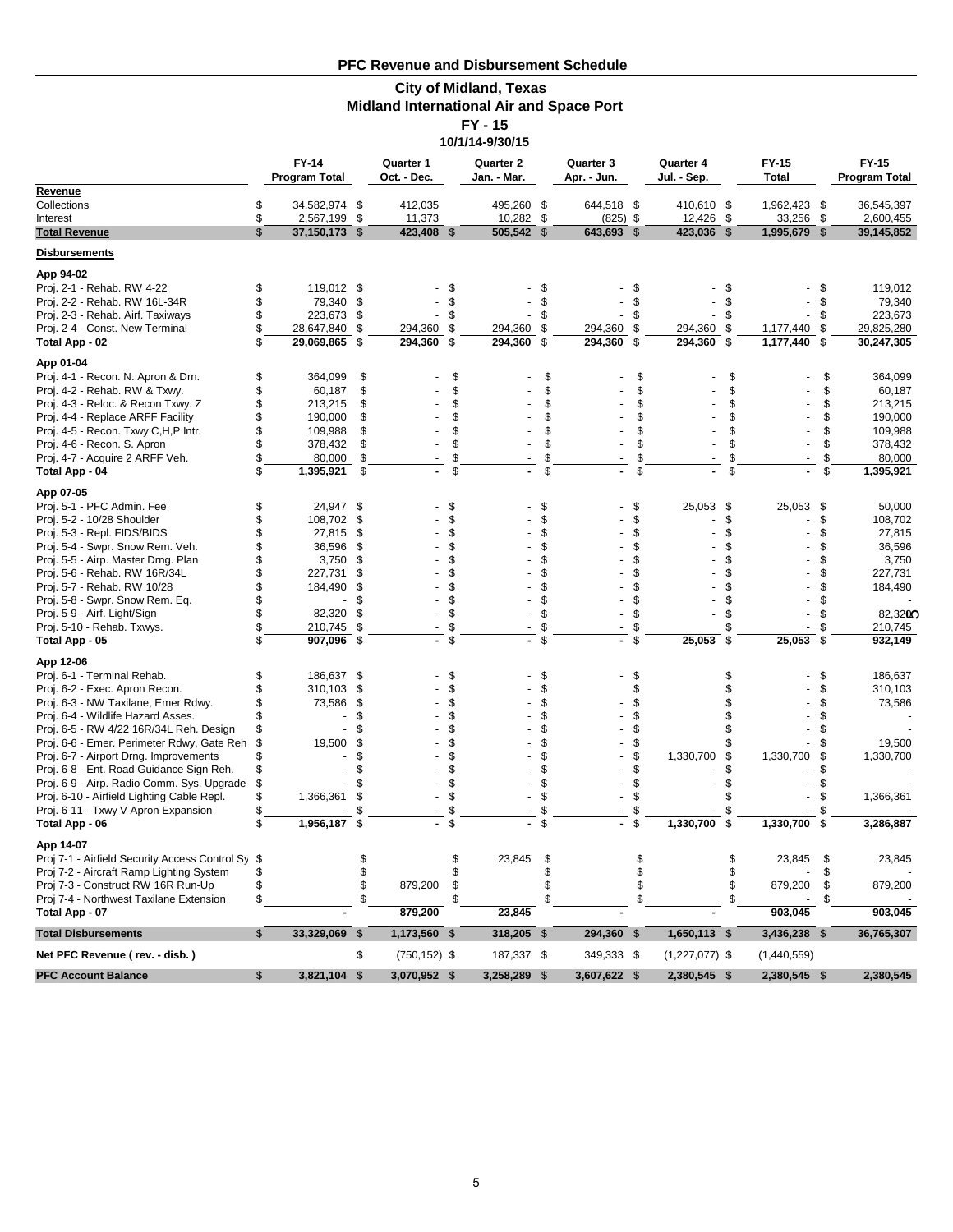### CITY OF MIDLAND, TEXAS MIDLAND INTERNATIONAL AIR AND SPACE PORT

### Notes to PFC Revenue and Disbursement Schedule For the Year Ended September 30, 2015

#### (1) Description of the Program

Sections 9110 and 9111 of the Aviation Safety and Capacity Expansion Act of 1990, enacted on November 5, 1990, authorized by the Secretary of Transportation, further delegated to the Federal Aviation Administration (FAA) Administrator, to approve the local imposition of an airport passenger facility charge (PFC) of \$1, \$2, or \$3 or \$4.50 per enplaned passenger for use on certain airport projects. On May 29, 1991, the FAA issued Part 158 of the Federal Aviation Regulations outlining policies and procedures for the PFC Program. Under Part 158, public agencies controlling commercial service airports can apply to the FAA for authority to impose a PFC for use on eligible projects. The Midland International Airport (the Airport) was initially authorized by the FAA to impose and use a \$3 passenger charge. In June of 2004, Midland International Airport was granted FAA approval to collect at the \$4.50 per enplaned passenger rate. Midland International Airport began collecting at the \$4.50 rate effective November 1, 2004. However, January 1, 2014 the passenger charge decreased from \$4.50 to \$3.00 temporarily for the period January 1, 2014 to October 30, 2014 and returned to \$4.50 November 1, 2014.

Passenger facility charges collected are deposited and separately held in a restricted account along with interest earned on such funds. Disbursements shown in the schedule of passenger facility charge revenue and disbursements represent those amounts transferred from the restricted account to reimburse the Airport for the PFC qualified portion of amounts expended on eligible projects.

#### (2) PFC Revenue and Disbursement Schedule

The accompanying PFC Revenue and Disbursement Schedule (Schedule) presents the revenues received from the Passenger Facility Charges and Disbursement paid on approved projects.

The Schedule is prepared on a cash basis and, consequently, does not agree to the basic financial statements, but is reconciled to the financial statements as follows:

| PFC cash basis collections          | 1,962,423  |
|-------------------------------------|------------|
| Fiscal year 2014 accrual            | (132, 334) |
| Fiscal year 2015 accrual            | 169,154    |
| PFC revenue per financial statement | 1.999.243  |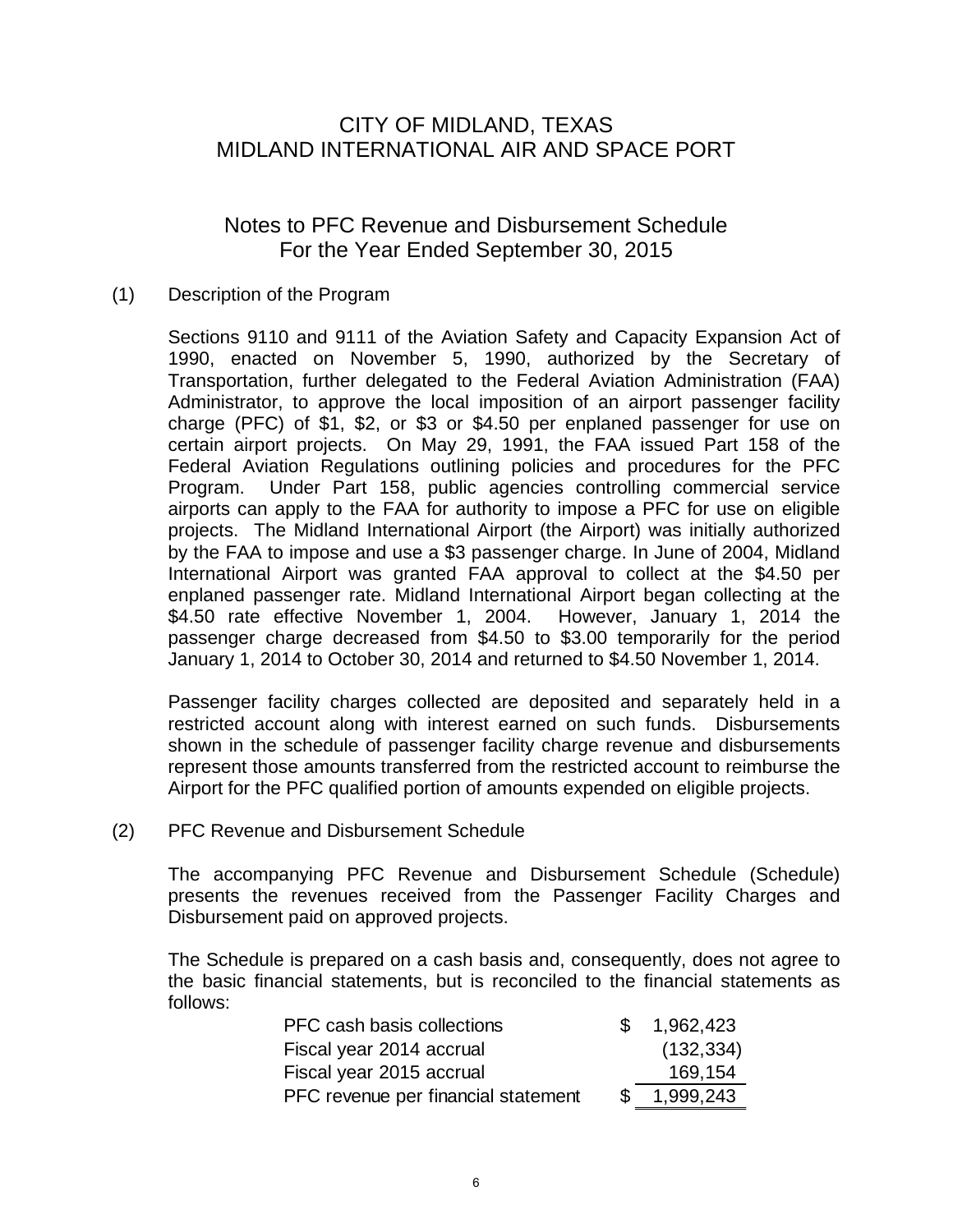## **PFC AUDIT SUMMARY CITY OF MIDLAND, TEXAS MIDLAND INTERNATIONAL AIR AND SPACE PORT Fiscal Year Ended September 30, 2015**

|     | 1. Type of report issued on the PFC revenue and<br>disbursement schedule.                                                                                |                | X Unmodified __ Qualified |
|-----|----------------------------------------------------------------------------------------------------------------------------------------------------------|----------------|---------------------------|
| 2.  | Type of report on PFC compliance.                                                                                                                        |                | X Unmodified _ Qualified  |
| 3.  | Quarterly Revenue and Disbursement reconcile with<br>submitted quarterly reports.                                                                        | X Yes          | No                        |
| 4.  | PFC Revenue and Interest is accurately reported on<br>FAA Form 5100-126.                                                                                 | X Yes          | No                        |
| 5.  | The Public Agency maintains a separate financial<br>accounting record for each application.                                                              | X Yes          | No                        |
| 6.  | Funds disbursed were for PFC eligible items as<br>identified in the FAA Decision to pay only for the<br>allowable costs of the projects.                 | X Yes          | No                        |
| 7.  | Monthly carrier receipts were reconciled with quarterly<br>carrier reports.                                                                              | X Yes          | No                        |
| 8.  | PFC revenues were maintained in a separate interest-<br>bearing capital account or commingled only with other<br>interest-bearing airport capital funds. | X Yes          | No                        |
| 9.  | Serving carriers were notified of PFC program<br>actions/changes approved by FAA.                                                                        | X Yes          | No                        |
| 10. | Quarterly reports were transmitted (or available via<br>website) to remitting carriers.                                                                  | $X$ Yes        | No                        |
| 11. | The Public Agency is in compliance with Assurances 5,<br>6, 7, and 8.                                                                                    | X Yes          | No                        |
| 12. | Project administration is carried out in accordance with<br>Assurance 10.                                                                                | X Yes          | No                        |
| 13. | For those public agencies with excess revenue, a plan<br>for the use of this revenue has been submitted to the<br>FAA for review and concurrence.        | Yes<br>$X$ N/A | No                        |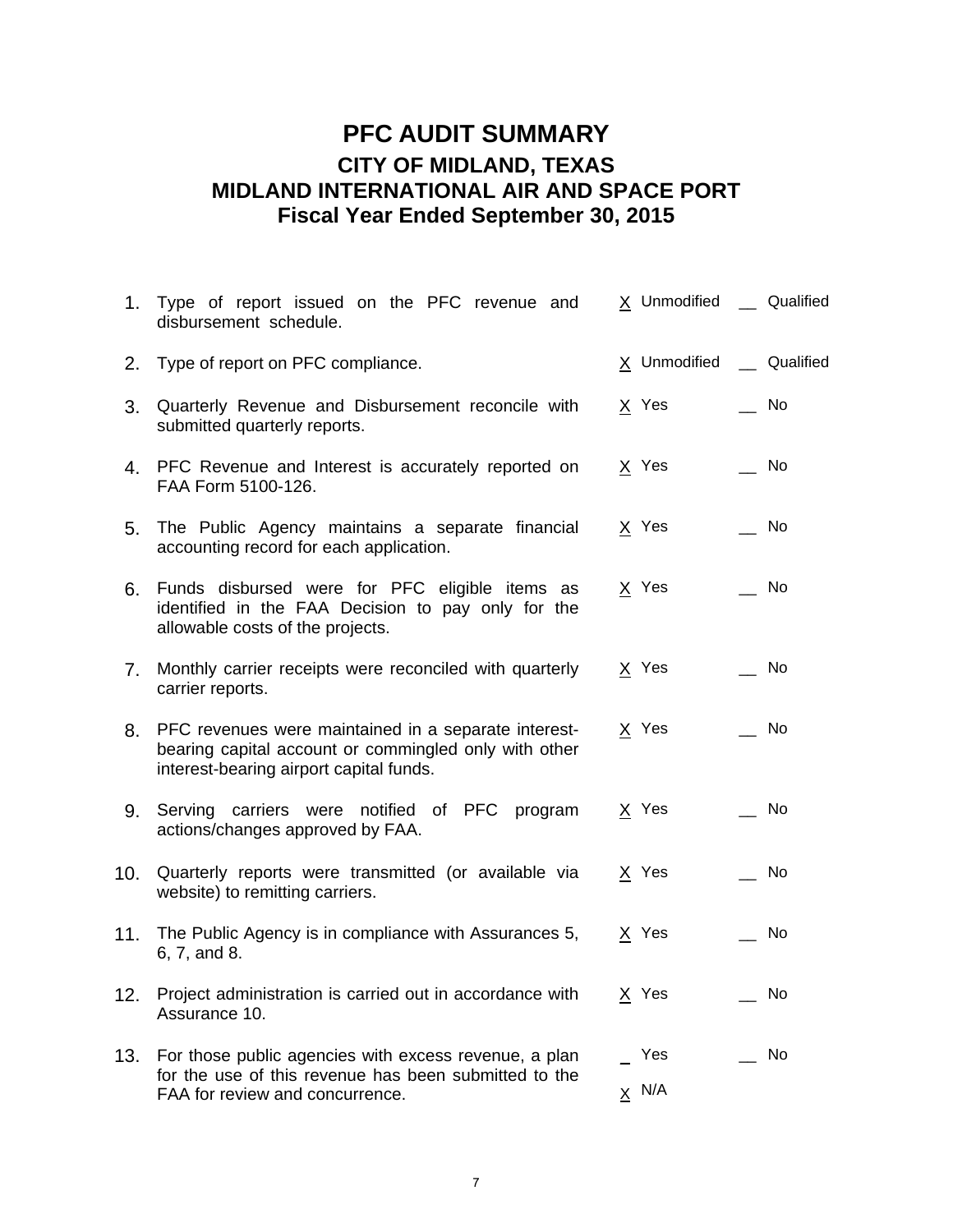## **CITY OF MIDLAND, TEXAS Summary of Findings and Questioned Costs September 30, 2015**

#### **Section I—Summary of Auditor's Results**

#### *Financial Statements*

Type of auditors' report issued: **Unmodified**

Internal control over financial reporting:

|                                                                           | Material weakness(es) identified?                                                               | yes        | X no                     |  |  |  |  |
|---------------------------------------------------------------------------|-------------------------------------------------------------------------------------------------|------------|--------------------------|--|--|--|--|
|                                                                           | Significant deficiency (ies) identified that are<br>not considered to be material weaknesses?   | yes        | X none reported          |  |  |  |  |
|                                                                           | Noncompliance material to financial statements noted?                                           | yes        | x no                     |  |  |  |  |
| Passenger Facility Charge Program (PFC)                                   |                                                                                                 |            |                          |  |  |  |  |
|                                                                           | Internal control over the PFC program:                                                          |            |                          |  |  |  |  |
|                                                                           | Material weakness(es) identified?                                                               | <b>ves</b> | no                       |  |  |  |  |
|                                                                           | Significant deficiency (ies) identified that are<br>not considered to be material weakness(es)? | yes        | none reported<br>$X_{-}$ |  |  |  |  |
| Type of auditor's report issued on compliance for PFC program: Unmodified |                                                                                                 |            |                          |  |  |  |  |

Any findings disclosed that are required to be reported  $\frac{\ }{\ }$  yes  $\frac{X}{X}$  no

**Section II- Schedule Findings** 

**None Noted**

 **Section III- PFC Findings and Questioned Costs** 

**None Noted**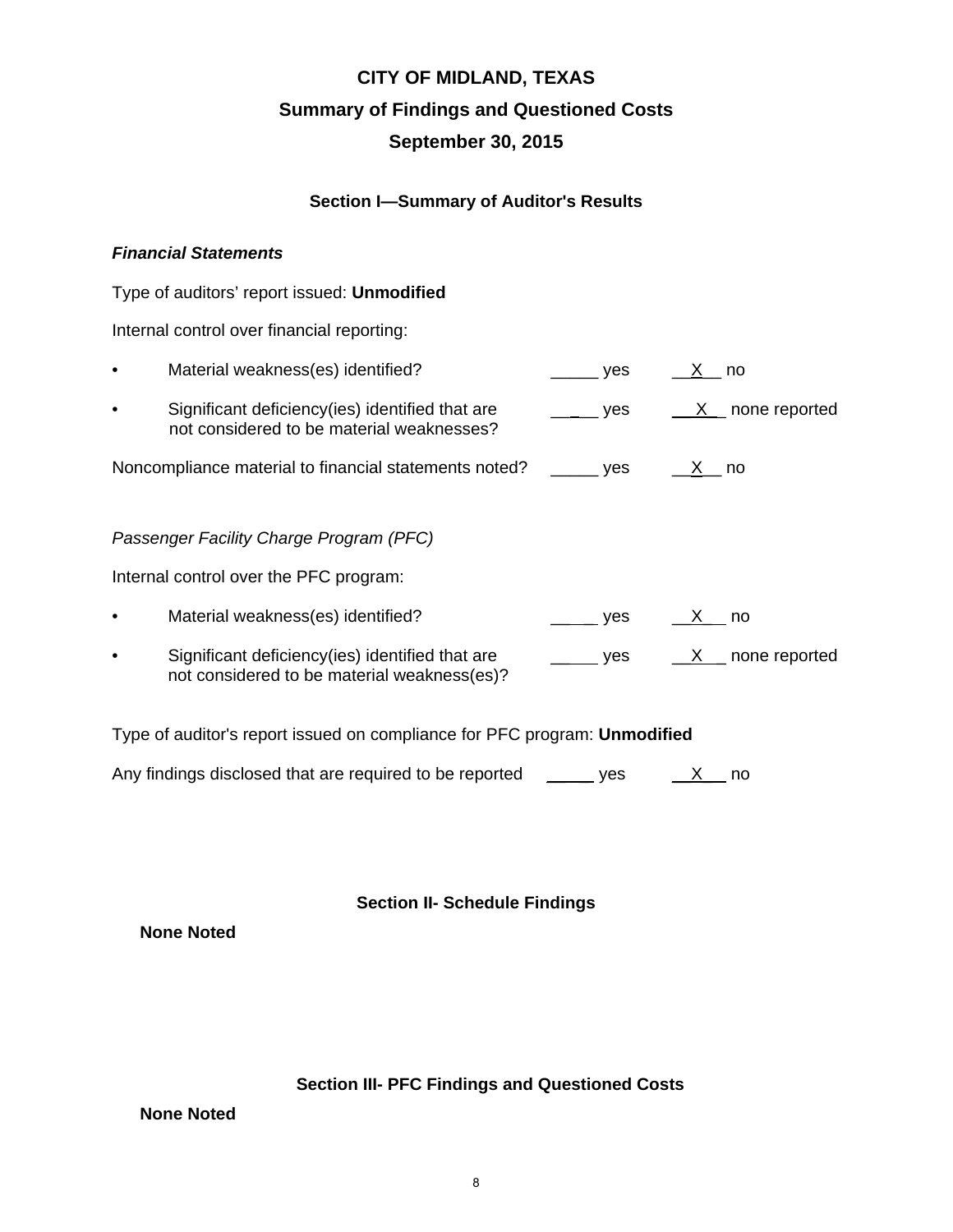## END OF PFC REPORT PAMPHLET

## PAGES TO FOLLOW ARE ASSOCIATED DOCUMENTS